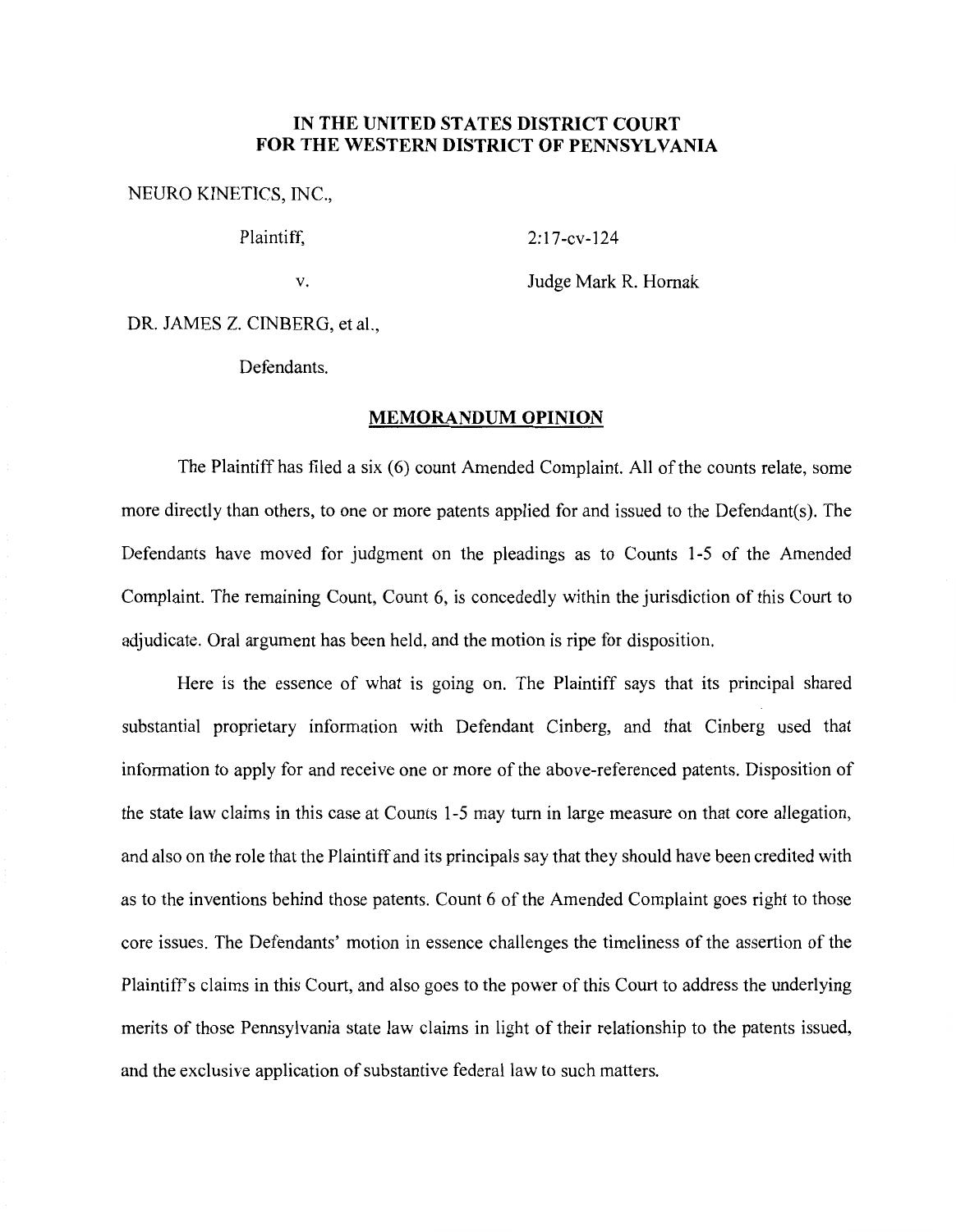The Plaintiff holds a decision from the United States Patent Trial and Appeal Board ("PTAB Decision") that says in sum and substance that the principal of the Plaintiff is a co-inventor as to the '589 Patent involved in the claims asserted here. ECF Nos. 34, 34-1, 34-2. The Defendant has appealed to the United States Court of Appeals for the Federal Circuit. That Court's decision on the PT AB matter will in this Court's estimation substantially impact the disposition of the claims and defenses in this action. At Oral Argument in this case, the Court asked counsel to do some homework. Plaintiffs counsel was to file the PT AB Decision on the docket of this Court promptly. That he did. Counsel for the Defendants was to file on this Court's docket the "Statement of Issues" portion of the brief that he was finalizing and filing with the Federal Circuit within a few days of that oral argument. That has not occurred, but perhaps for good reason—the Plaintiff's filing says that the parties have stipulated to a 60 day extension for the filing of that brief, as settlement talks are on-going.

The Plaintiff has suggested that in light of the motion for judgment on the pleadings, and the issues involved in its disposition, and of the allegations of Count 6 of the Amended Complaint, this Court should enter a stay of further proceedings in this case pending the disposition of the Federal Circuit appeal. The Defendant has opposed that, saying that it is unnecessary, improvident and would leave this case "hanging over" the Defendant on the docket of this Court.

What is clear to this Court is the following: first, even if Defendants' motion is granted, Count 6 will still be "hanging over" the Defendant; second, after oral argument, it is plain that the disposition of the inventorship issues at the Federal Circuit may well materially impact the viability of several of the Counts in the Amended Complaint, particularly Counts 3-5; third, it would appear from the agreement of the parties to put the brakes on the briefing in the Federal Circuit that to a degree, they are each OK with some additional delay in the ultimate disposition of that appeal, and